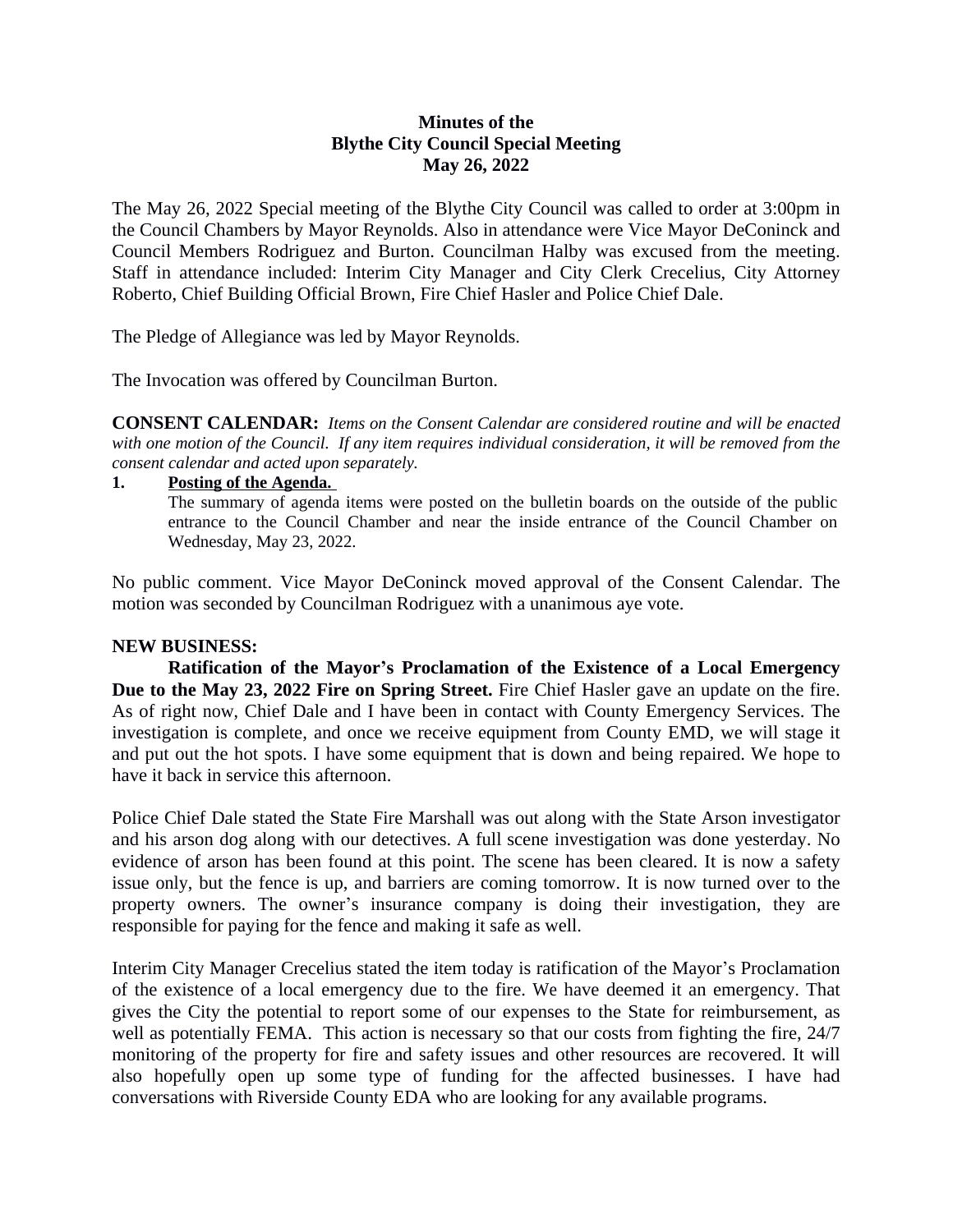Mayor Reynolds stated the Dobbs family has stated they are coming back bigger and better. Have we heard from Sears?

Interim City Manager Creceilus stated I have spoken with Dylan Dobbs of Ashley Furniture and Toni Tobourn of Sears. Everyone is devastated about the loss of these businesses. Toni stated that she was working on a plan to convert her store from a Sears to another appliance store. I know the Dobbs family wants the community to know their business is not going to be a another burned structure in Blythe. They are going to rebuild and come back better than ever. They still have their distribution center, so anyone that has made an order, it will be delivered. The showroom was destroyed in the fire, but they are here to serve the community through the Main Street store.

No public comment. Interim City Manager Crecelius stated it is recommended Council adopt Resolution No. 2022-015. If adopted, the Resolution will remain in place until rescinded by the Council. Councilman Rodriguez moved to adopt Resolution No. 2022-015. The motion was seconded by Councilman Burton with a unanimous aye vote.

#### *RESOLUTION NO. 2022-015. A RESOLUTION OF THE CITY COUNCIL OF THE CITY OF BLYTHE, CALIFORNIA, RATIFYING PROCLAMATION NO. 2022-01 DECLARING THE EXISTENCE OF A LOCAL EMERGENCY DUE TO THE FIRE THAT STARTED ON MAY 23, 2022.*

# **ORAL REPORTS:** None

## **MEMBER COMMENT:**

Mayor Reynolds stated the Palo Verde Varsity Baseball Team was leading in the CIF Championship game.

Councilman DeConinck stated Pastor Mick has found a temporary place to hold services until his building is cleared.

Interim City Manager Crecelius stated it has been shared with the businesses affected that the City wants to be a resource in whatever way possible. We will work through how we can help with rebuilding. There may be some further items brought ot Council for approval/Direction as to how we can assist them moving forward.

Councilman Bruton thanked everyone who showed up, Blythe PD, the other fire agencies, the Mayor was out there directing traffic. It made me feel proud to be from Blythe.

Councilman Rodriguez stated for Sears the hardest part will be not having an income stream. As Ashley's was the showroom, they can keep on going.

Councilman Burton asked if the other businesses will be closed. Interim City Manager Crecelius stated Calvary Chapel sustained water and smoke damage. The concern now is the wall separating the Church and Sears. Calvary's insurance investigator is there, and they are hoping to get an all clear.

### **PUBLIC COMMENT:** None